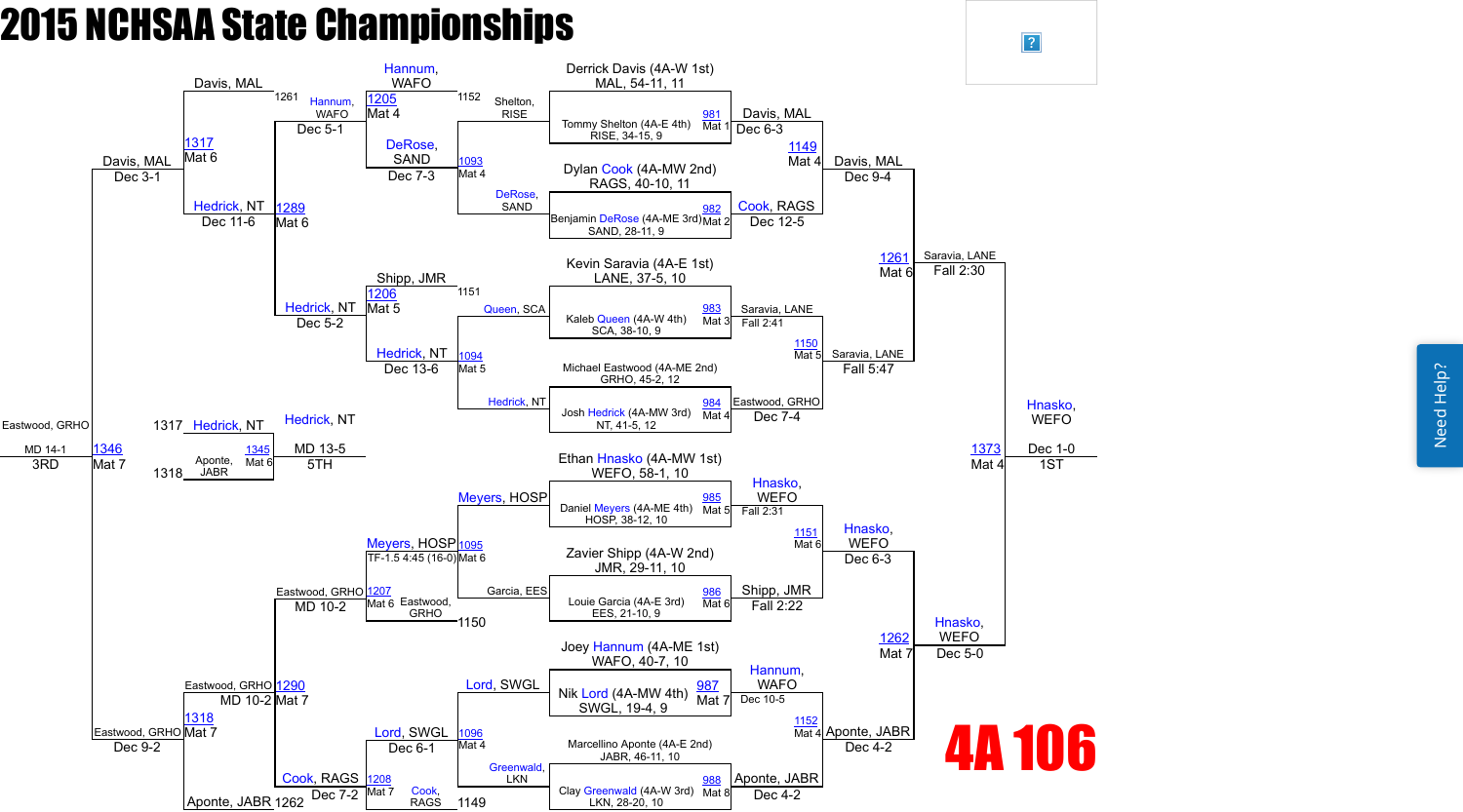

 $\sqrt{?}$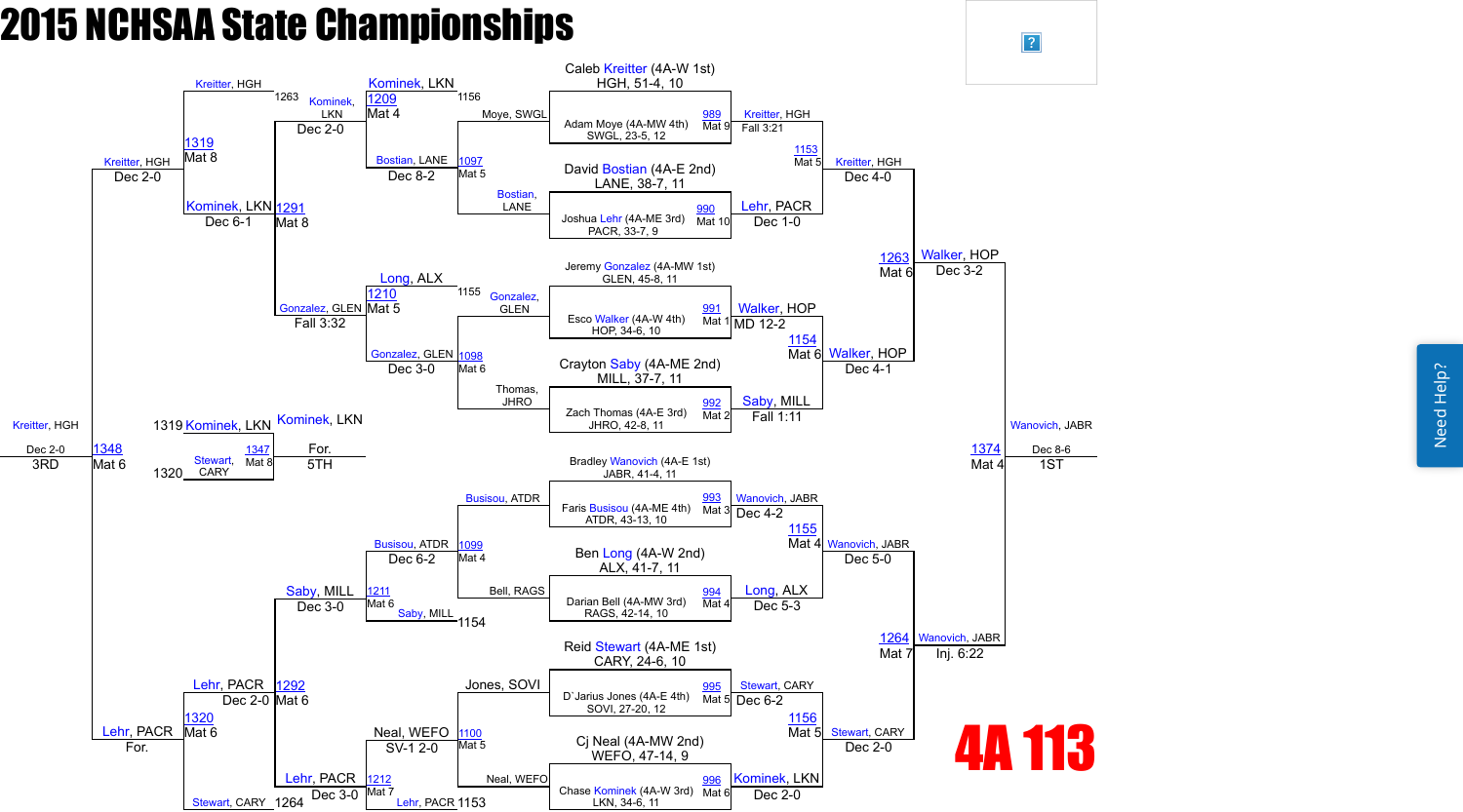Need Help? Need Help?



 $\vert$ ?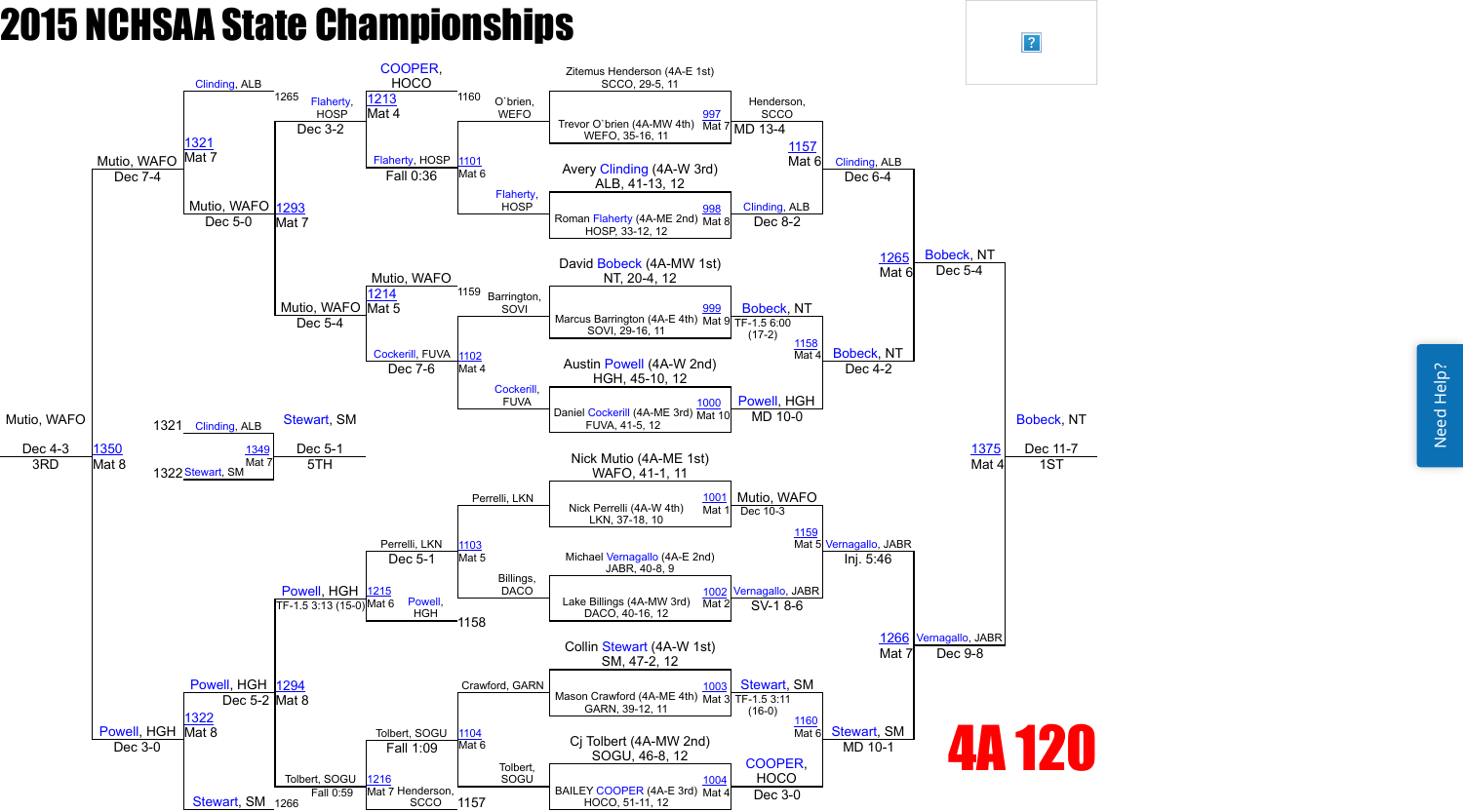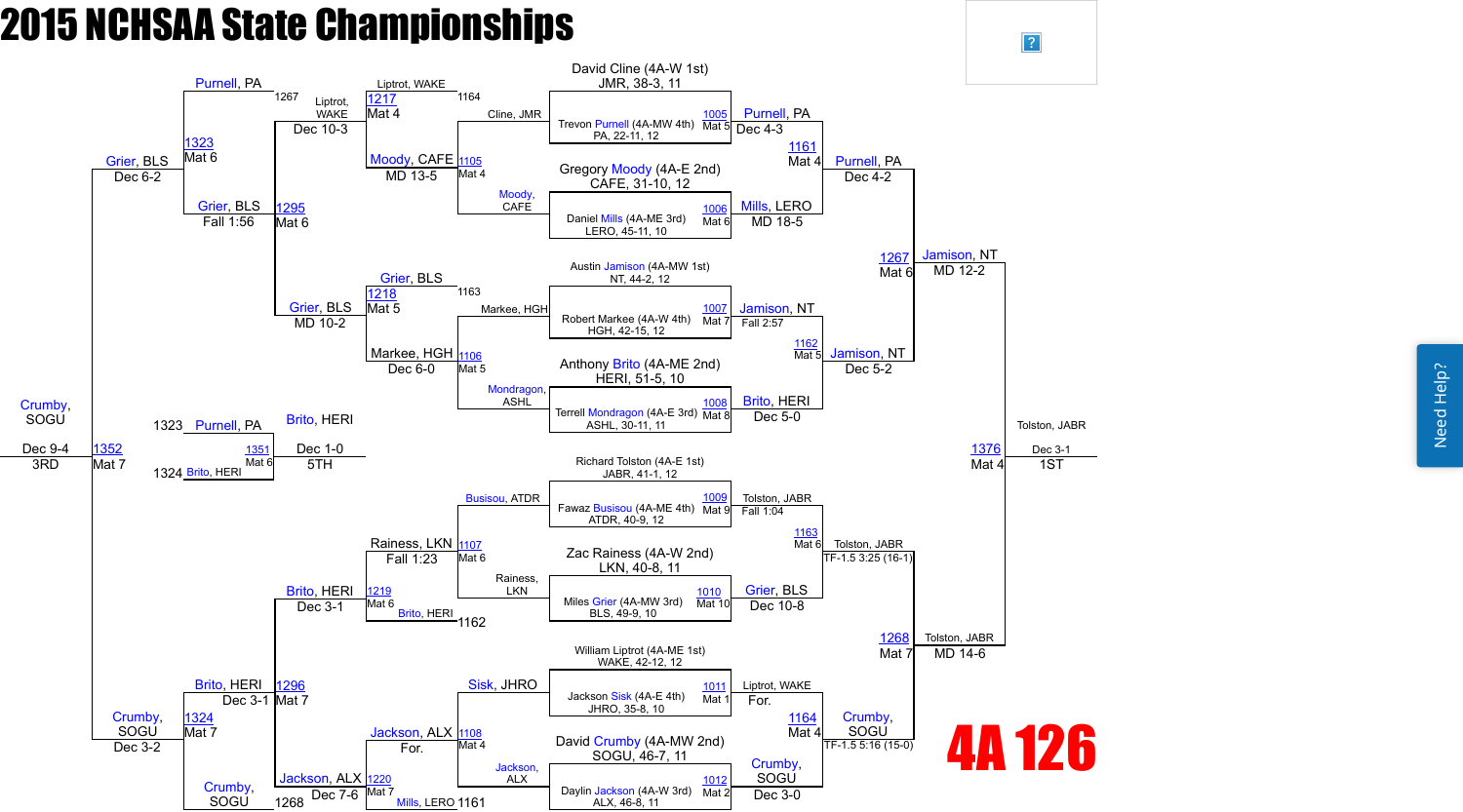Need Help? Need Help?



 $\boxed{?}$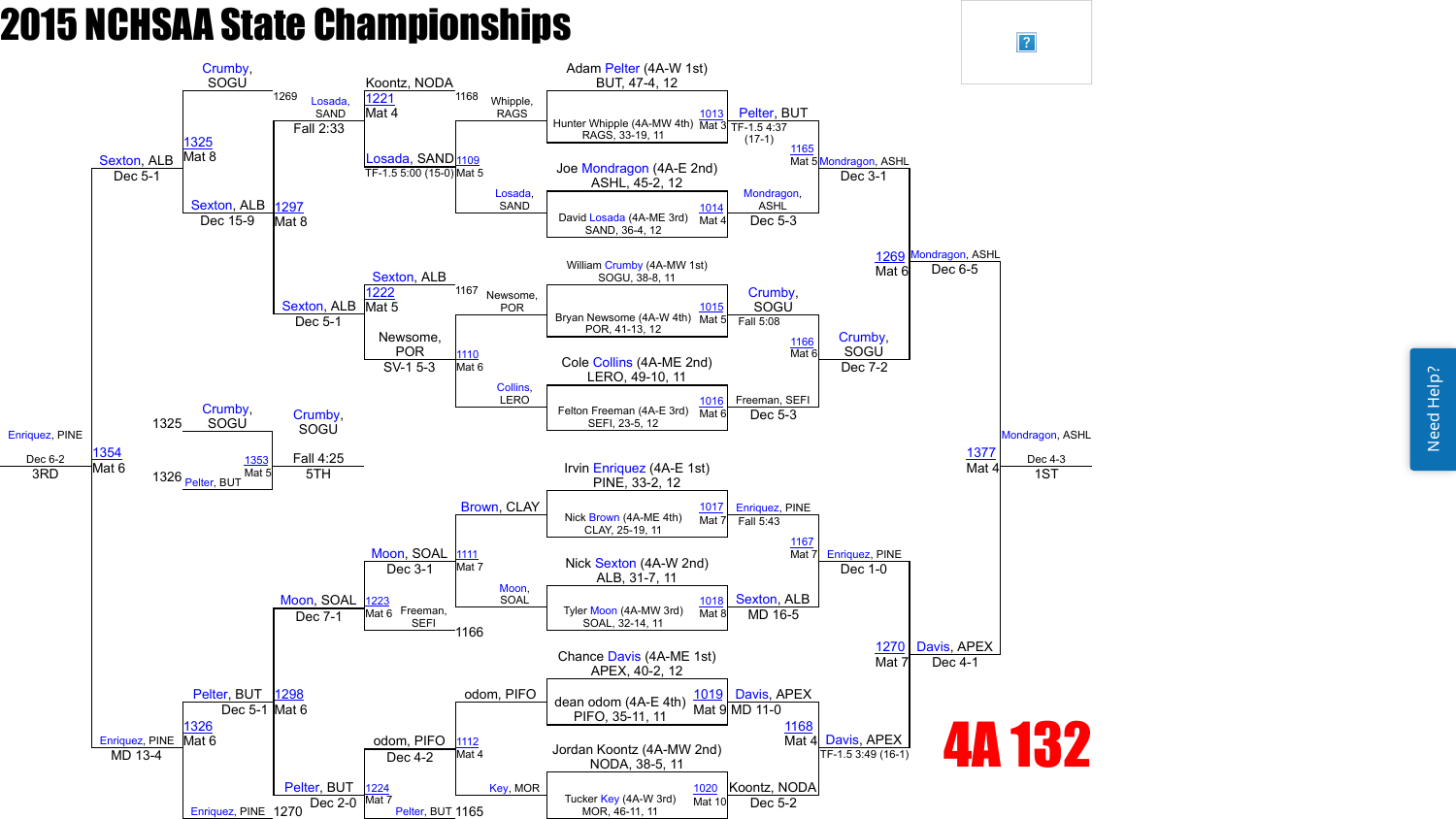

 $\sqrt{?}$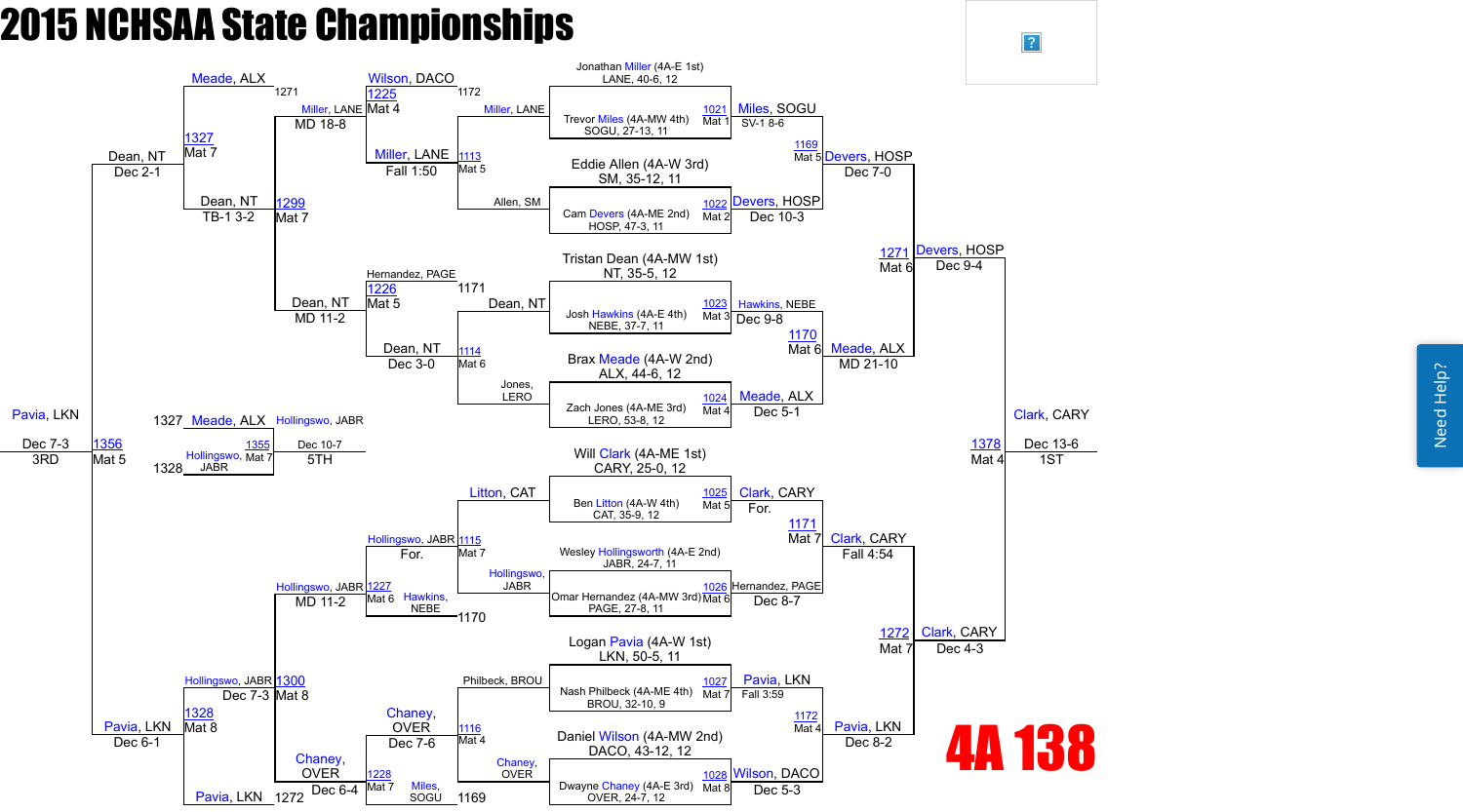Need Help? Need Help?



 $\vert$ ?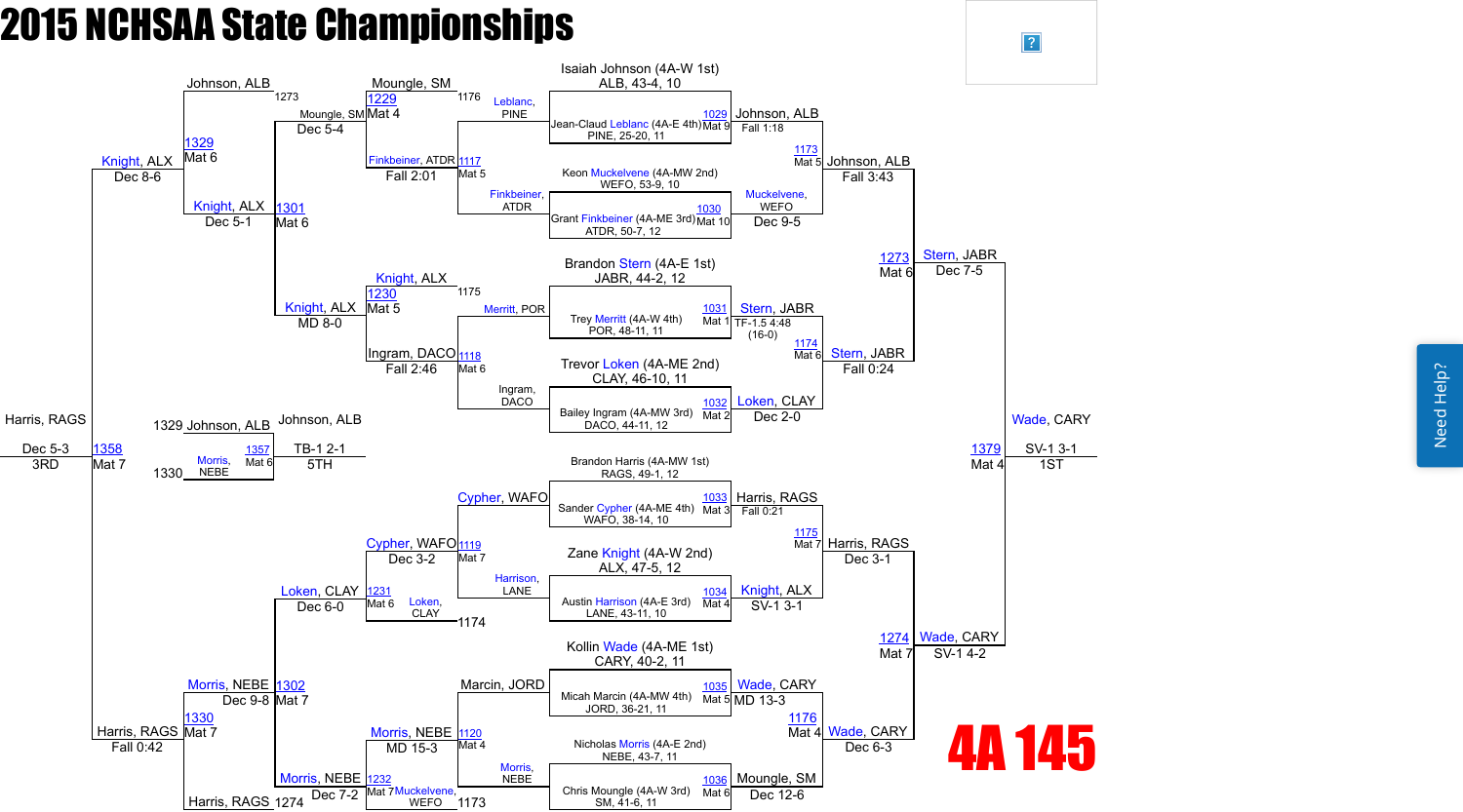Need Help? Need Help?



 $\sqrt{?}$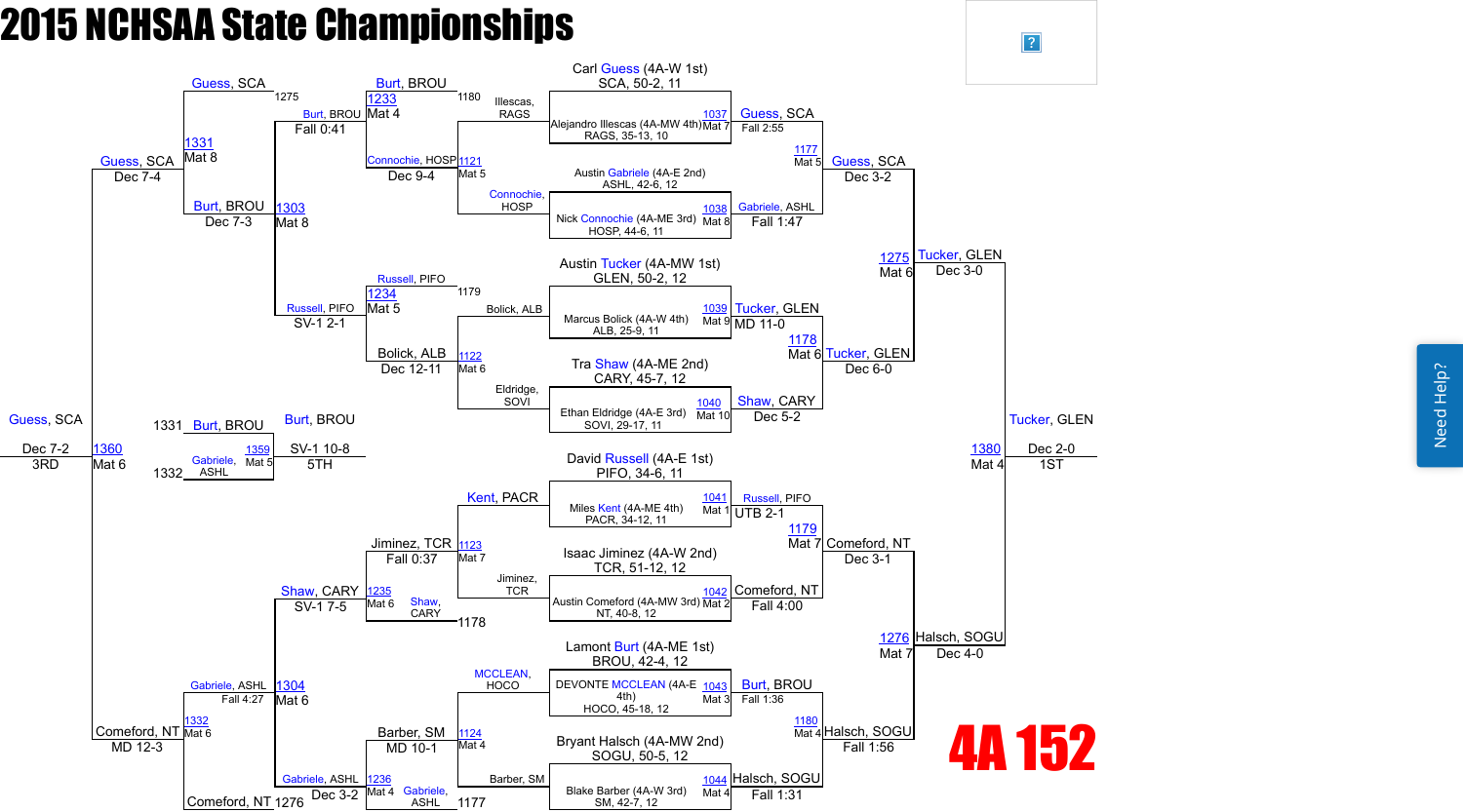

 $\vert$ ?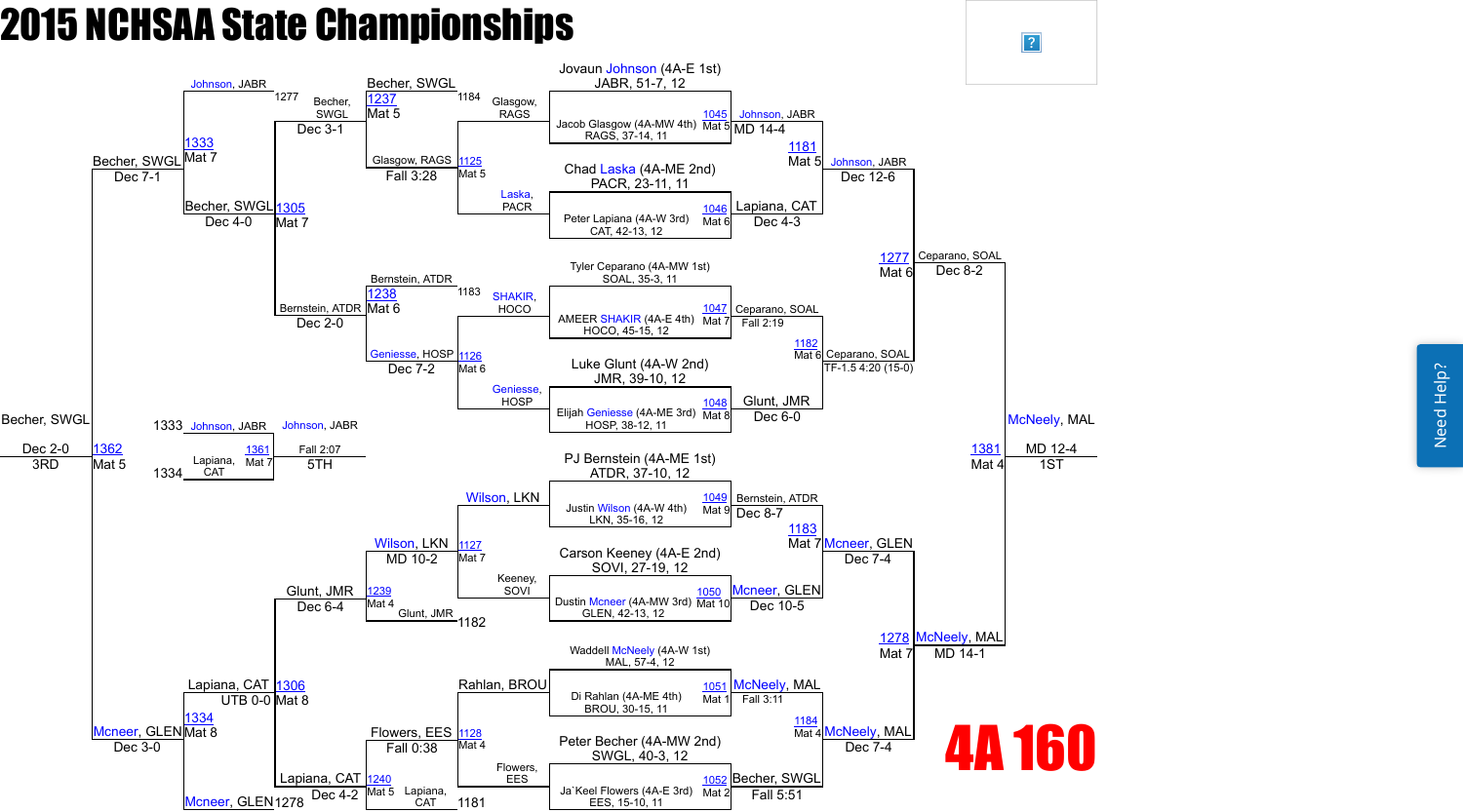

 $\overline{?}$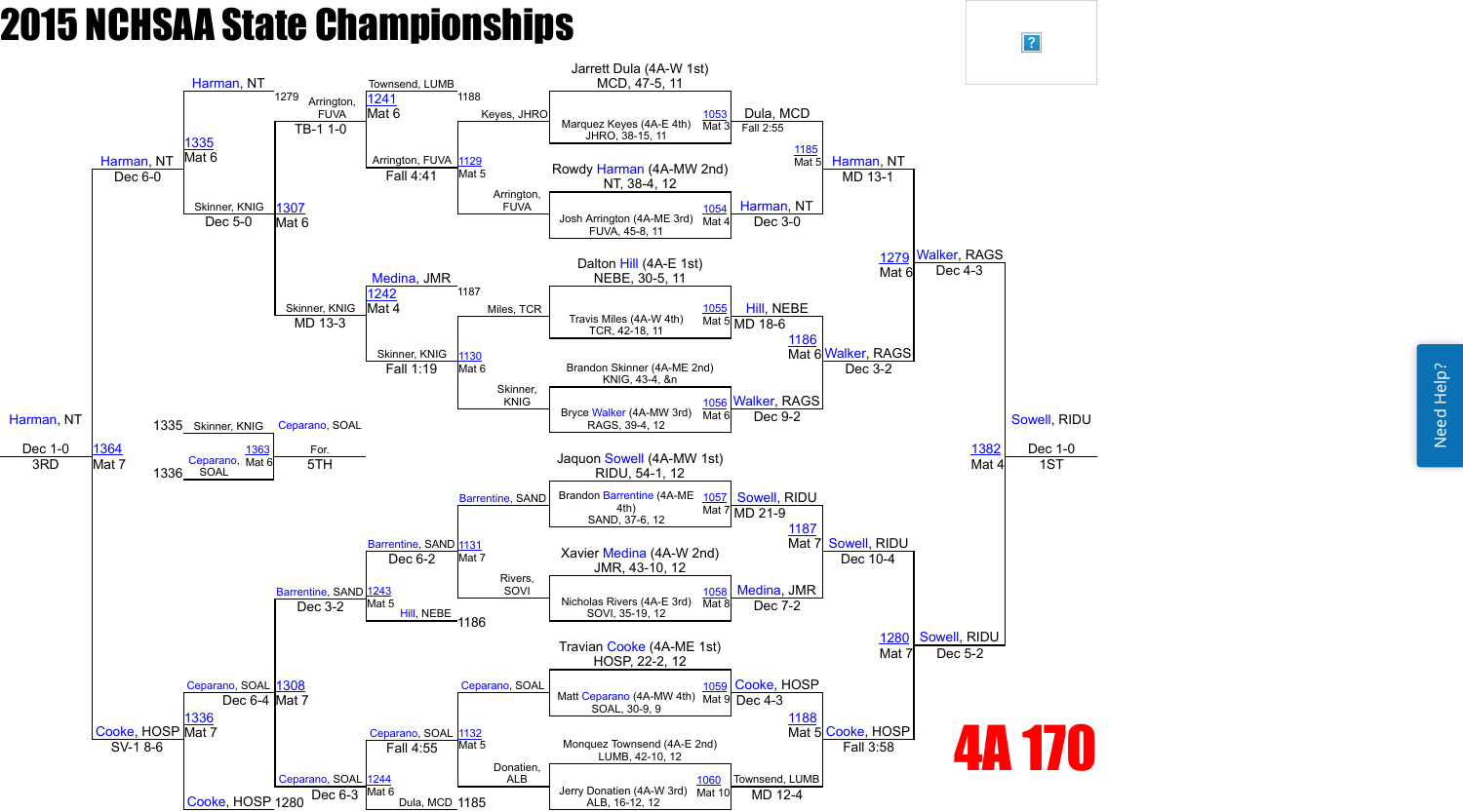Need Help? Need Help?



 $\overline{?}$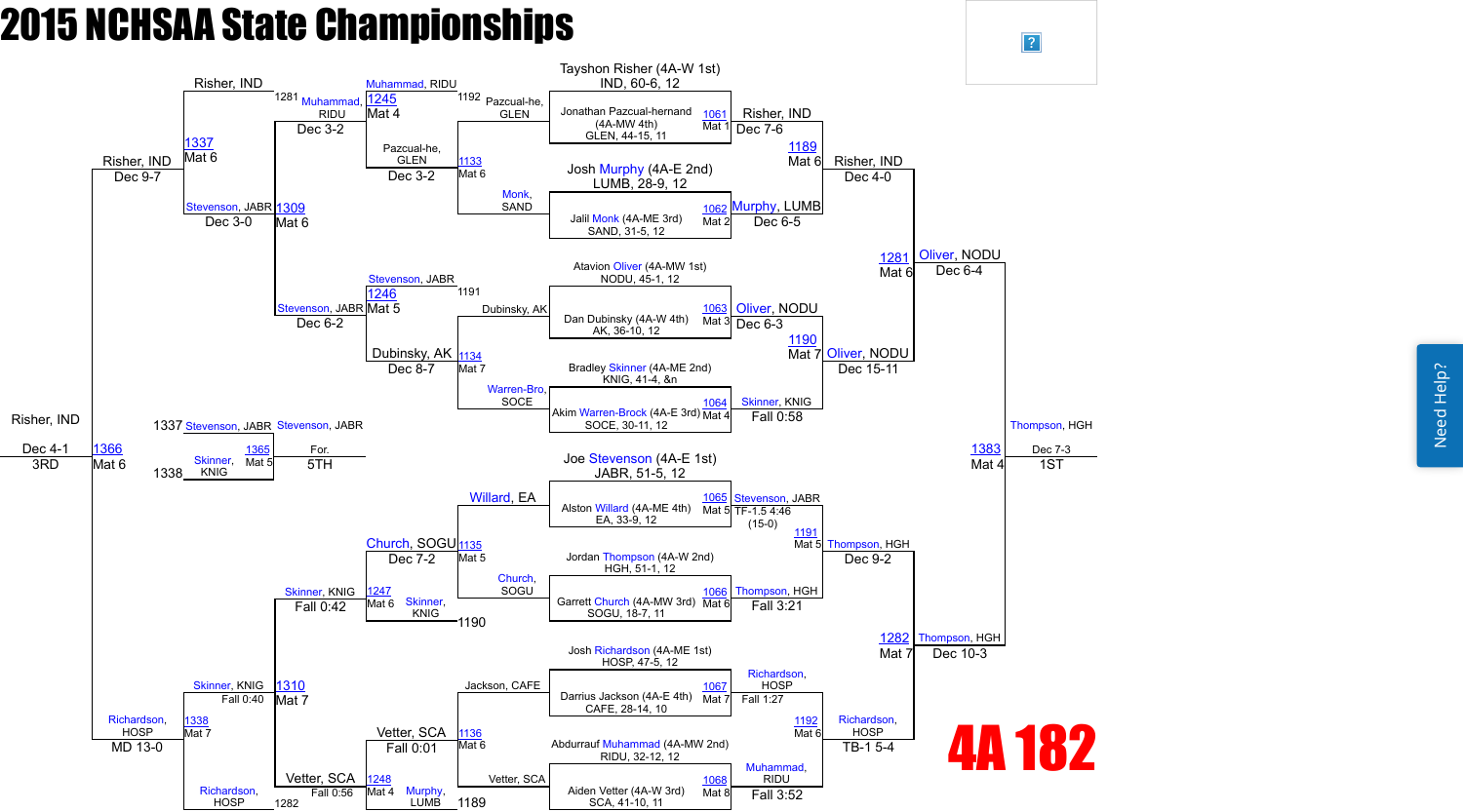Need Help? Need Help?



 $\overline{?}$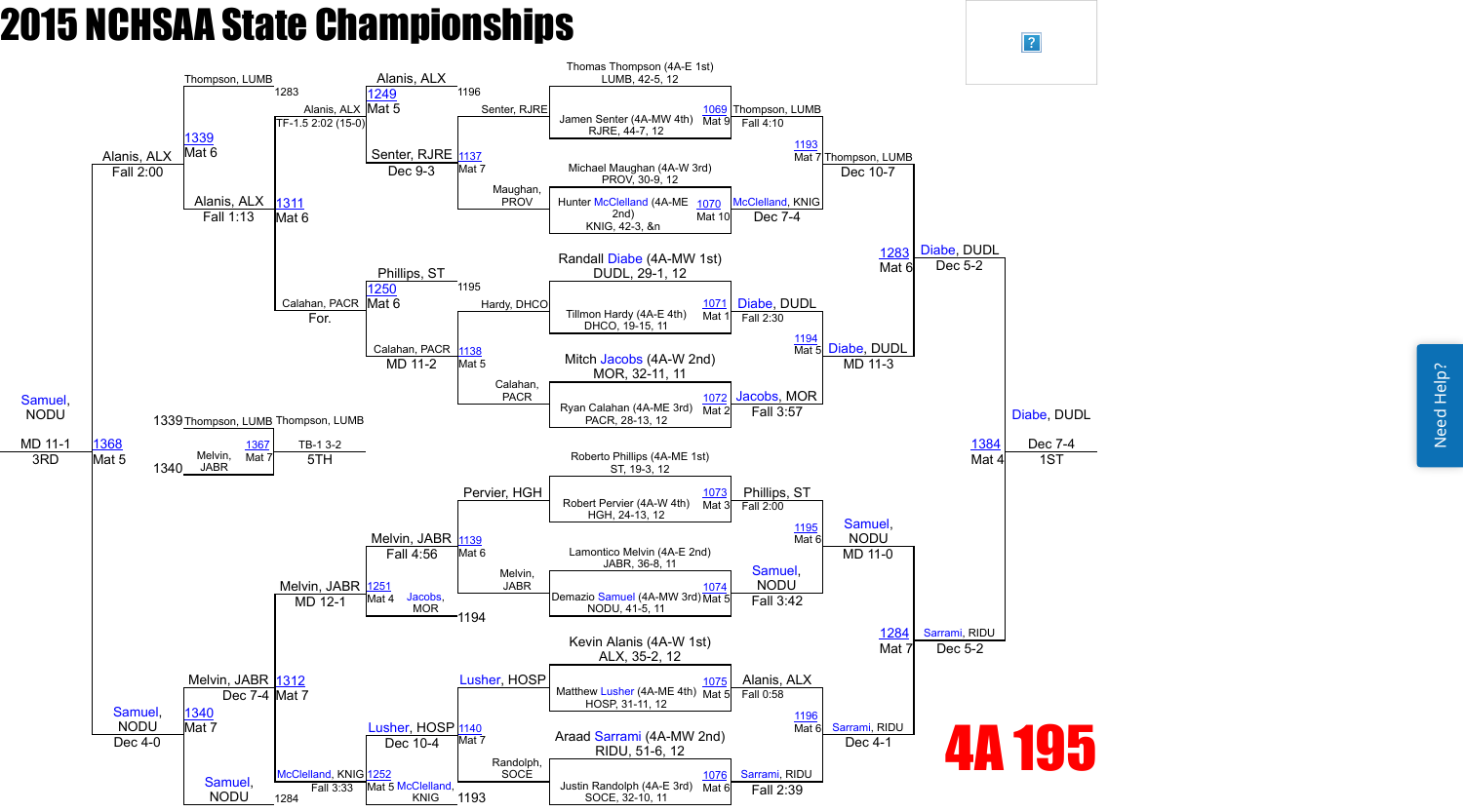Need Help? Need Help?



 $\vert$ ?